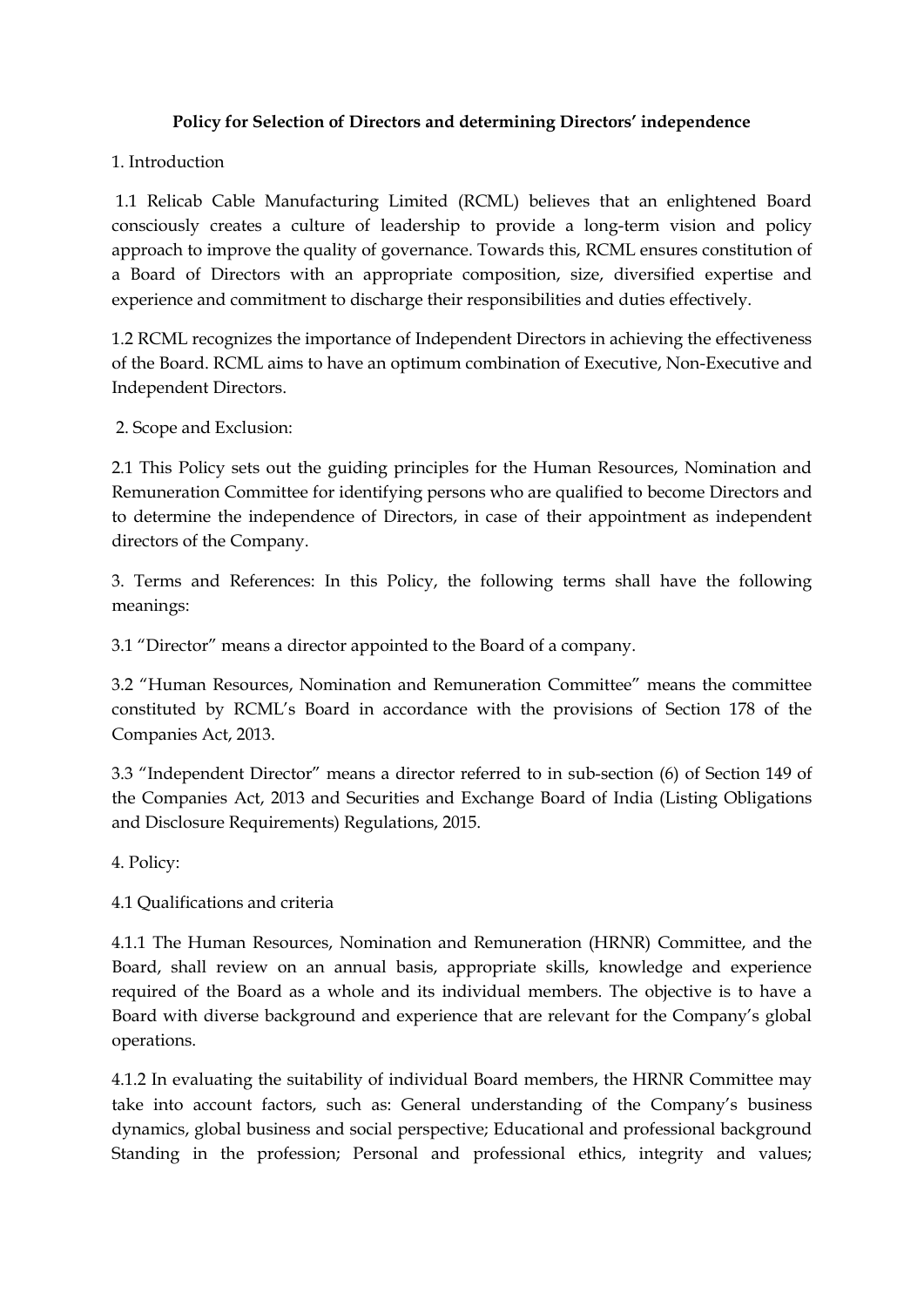Willingness to devote sufficient time and energy in carrying out their duties and responsibilities effectively.

4.1.3 The proposed appointee shall also fulfill the following requirements:

Shall possess a Director Identification Number;

Shall not be disqualified under the Companies Act, 2013; Shall give his written consent to act as a Director;

Shall endeavour to attend all Board Meetings and wherever he is appointed as a Committee Member, the Committee Meetings;

Shall abide by the Code of Conduct established by the Company for Directors and Senior Management Personnel;

Shall disclose his concern or interest in any company or companies or bodies corporate, firms, or other association of individuals including his shareholding at the first meeting of the Board in every financial year and thereafter whenever there is a change in the disclosures already made;

Such other requirements as may be prescribed, from time to time, under the Companies Act, 2013, and other relevant laws.

4.1.4 The HRNR Committee shall evaluate each individual with the objective of having a group that best enables the success of the Company's business.

4.2 Criteria of Independence

4.2.1 The HRNR Committee shall assess the independence of Directors at the time of appointment / re-appointment and the Board shall assess the same annually. The Board shall re-assess determinations of independence when any new interests or relationships are disclosed by a Director

The criteria of independence, as laid down in Companies Act, 2013 and Securities and Exchange Board of India (Listing Obligations and Disclosure Requirements) Regulations, 2015, is as below:

4.2.2 An independent director in relation to a company, means a director other than a managing director or a whole-time director or a nominee director—

a. who, in the opinion of the Board, is a person of integrity and possesses relevant expertise and experience;

b. (i) who is or was not a promoter of the company or its holding, subsidiary or associate company;

(ii) who is not related to promoters or directors in the company, its holding, subsidiary or associate company;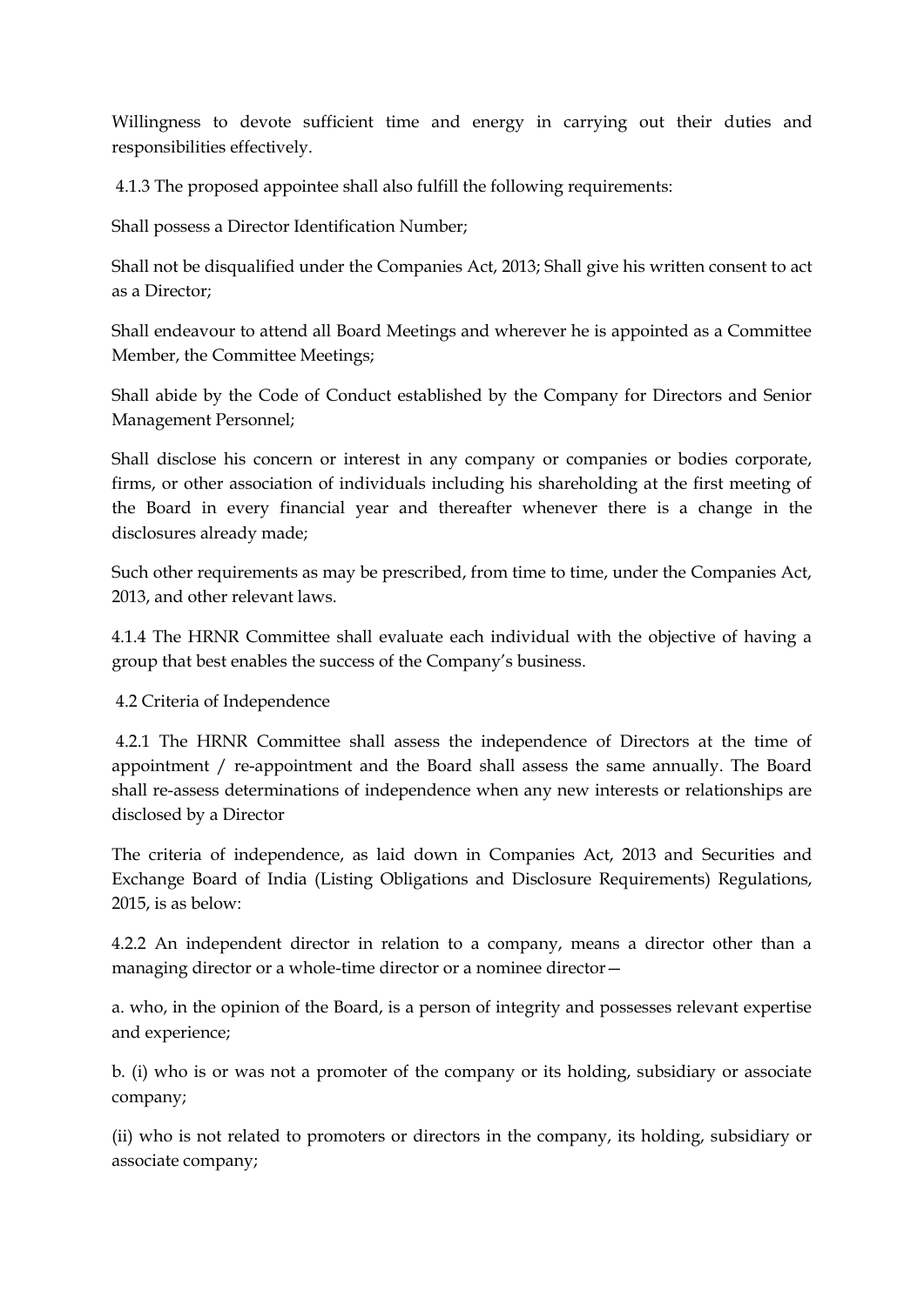c. who has or had no pecuniary relationship with the company, its holding, subsidiary or associate company, or their promoters, or directors, during the two immediately preceding financial years or during the current financial year;

d. none of whose relatives has or had pecuniary relationship or transaction with the company, its holding, subsidiary or associate company, or their promoters, or directors, amounting to two per cent or more of its gross turnover or total income or fifty lakh rupees or such higher amount as may be prescribed, whichever is lower, during the two immediately preceding financial years or during the current financial year;

e. who, neither himself nor any of his relatives—

(i) holds or has held the position of a key managerial personnel or is or has been employee of the company or its holding, subsidiary or associate company in any of the three financial years immediately preceding the financial year in which he is proposed to be appointed;

(ii) is or has been an employee or proprietor or a partner, in any of the three financial years immediately preceding the financial year in which he is proposed to be appointed, of  $-$ 

(A) a firm of auditors or company secretaries in practice or cost auditors of the company or its holding, subsidiary or associate company; or

(B) any legal or a consulting firm that has or had any transaction with the company, its holding, subsidiary or associate company amounting to ten per cent or more of the gross turnover of such firm;

(iii) holds together with his relatives two per cent or more of the total voting power of the company; or

(iv) is a Chief Executive or director, by whatever name called, of any nonprofit organisation that receives twenty-five per cent or more of its receipts from the company, any of its promoters, directors or its holding, subsidiary or associate company or that holds two per cent or more of the total voting power of the company; or

(v) is a material supplier, service provider or customer or a lessor or lessee of the company.

f. shall possess appropriate skills, experience and knowledge in one or more fields of finance, law, management, sales, marketing, administration, research, corporate governance, technical operations, corporate social responsibility or other disciplines related to the Company's business.

g. shall possess such other qualifications as may be prescribed, from time to time, under the Companies Act, 2013.

h. who is not less than 21 years of age

4.2.3 The Independent Directors shall abide by the "Code for Independent Directors" as specified in Schedule IV to the Companies Act, 2013.